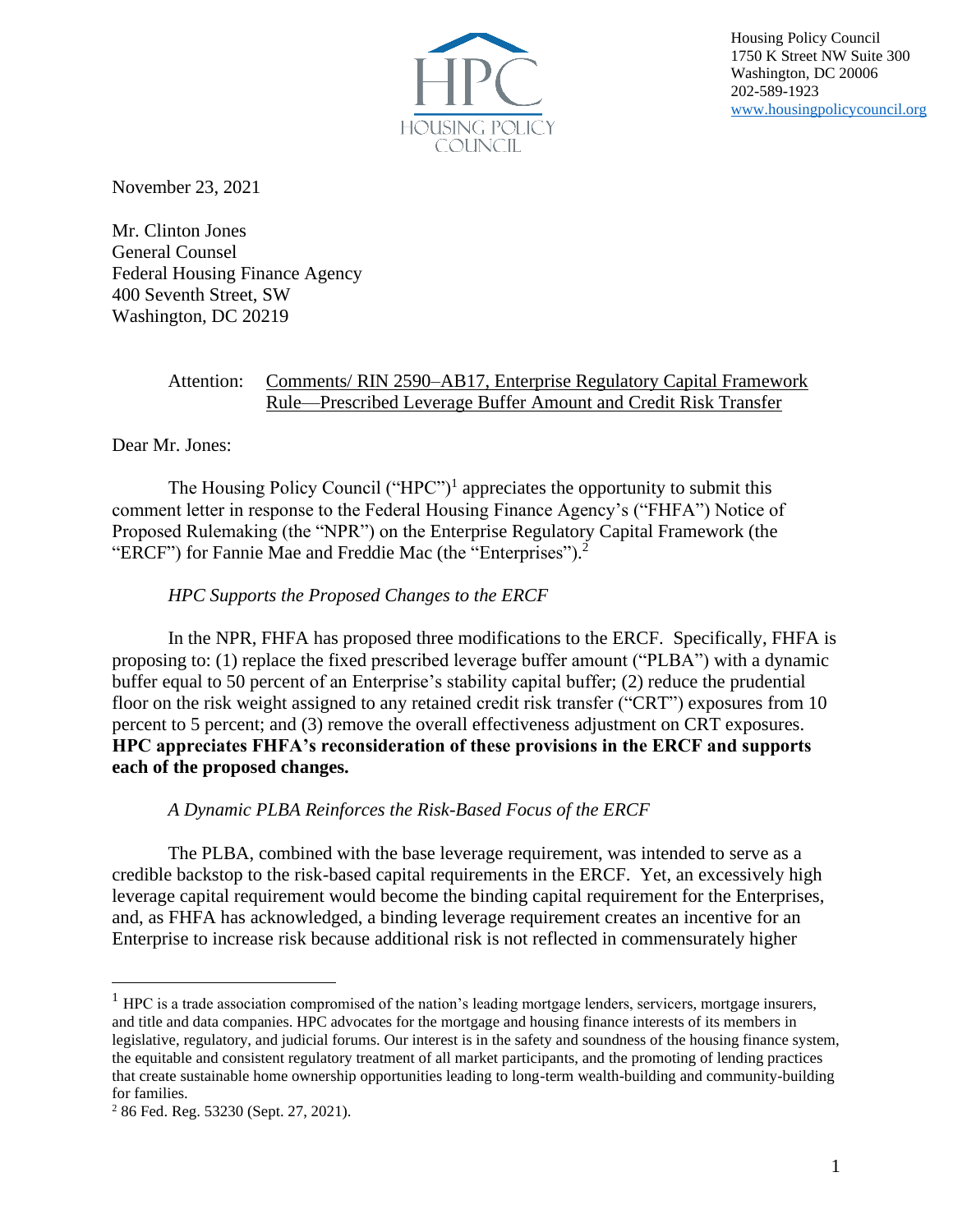capital requirements.<sup>3</sup> A binding leverage requirement also is a disincentive for CRT transactions since the Enterprises lose any capital benefit from CRT. Replacing the fixed leverage buffer with a better calibrated, dynamic buffer reduces the potential for the leverage capital requirement to be the binding capital requirement for the Enterprises and reinforces the risk-based focus of the ERCF.

## *The Proposed Changes to CRT Exposures Would Make CRT Transactions More Economic*

As we noted in our 2020 comment letter to FHFA on the ERCF (the "2020 Comment Letter"), the treatment of CRT exposures is one of the "most critical elements" of the ERCF. $4$ CRT transactions lessen the systemic risk posed by the Enterprises by reducing the concentration of that risk on the Enterprises' balance sheets and the volatility inherent in the credit performance of the Enterprises' guarantee business. CRT does this by introducing a range of other active participants with an economic stake in monitoring mortgage market credit conditions to contain risk. These added participants mitigate potential risk-assessment and riskmanagement errors by the Enterprises. Also, introducing other deeply subordinated investment classes in mortgage credit risk beyond just Enterprise equity instruments, broadens the array of market signals regarding mortgage credit risk. FHFA's proposed changes affecting CRT transactions would make CRT transactions somewhat more economic. This would expand the risk-reducing and competitive benefits of CRT transactions.

### *HPC Recommends Additional Changes to the ERCF to Achieve FHFA's Goals*

In the NPR, FHFA describes the modifications to the ERCF as "better reflect[ing] the risks inherent in the Enterprises' business models and encourage[ing] the Enterprises to distribute acquired credit risk to private investors rather than to buy and hold that risk."<sup>5</sup> FHFA also poses several questions in the NPR that invite comment on other changes to the ERCF to further accomplish these goals. Specifically, FHFA asks whether the prudential risk weight floor of 20 percent on single-family exposures is appropriately calibrated in light of the changes proposed in the NPR, and whether the proposed amendments to the CRT securitization framework provide the Enterprises with sufficient incentives to engage in more CRT transactions without compromising safety and soundness.

HPC welcomes the invitation to recommend other changes to the ERCF. In the attached Appendix, we list several additional changes that would further enhance the risk-based focus of the ERCF and the economics of CRT transactions to provide the appropriate incentives for risk sharing by the Enterprises. Most notably, we reiterate our recommendation that FHFA use riskweighted assets, not adjusted total assets, in calculating the PCCBA buffers. We believe that our proposed additional changes to the ERCF would materially improve the effectiveness of the

<sup>3</sup> 86 Fed. Reg. 53231 (Sept. 27, 2021).

<sup>4</sup> Letter to Mr. Alfred M. Pollard, General Counsel Federal Housing Finance Agency, from Edward J. DeMarco, President, Housing Policy Council, August 31, 2020, p. 11.

<sup>5</sup> 86 Fed. Reg. 53230 (Sept. 27, 2021).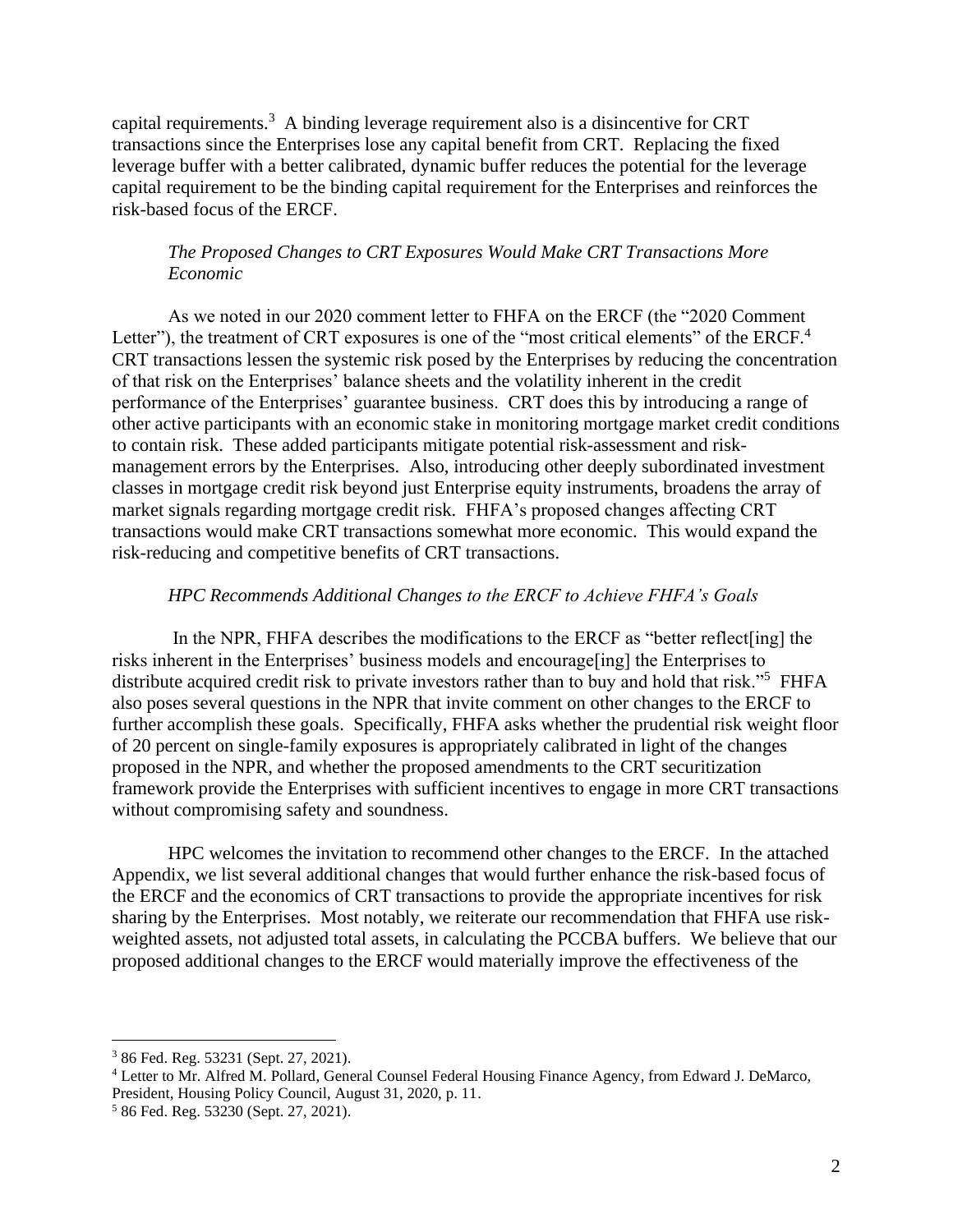ERCF while reinforcing the ability of the Enterprises to support the secondary mortgage market across economic cycles, including periods of financial stress.<sup>6</sup>

We would be pleased to discuss these comments in further detail, and if you have any questions about the additional changes described in the Appendix, please contact me at 202-589- 1923.

Yours truly,

Edward J. Do Marco

Edward J. DeMarco President Housing Policy Council

<sup>6</sup> We encourage FHFA to review HPC's 2020 Comment Letter, which contains additional analysis supporting the recommendations in the Appendix.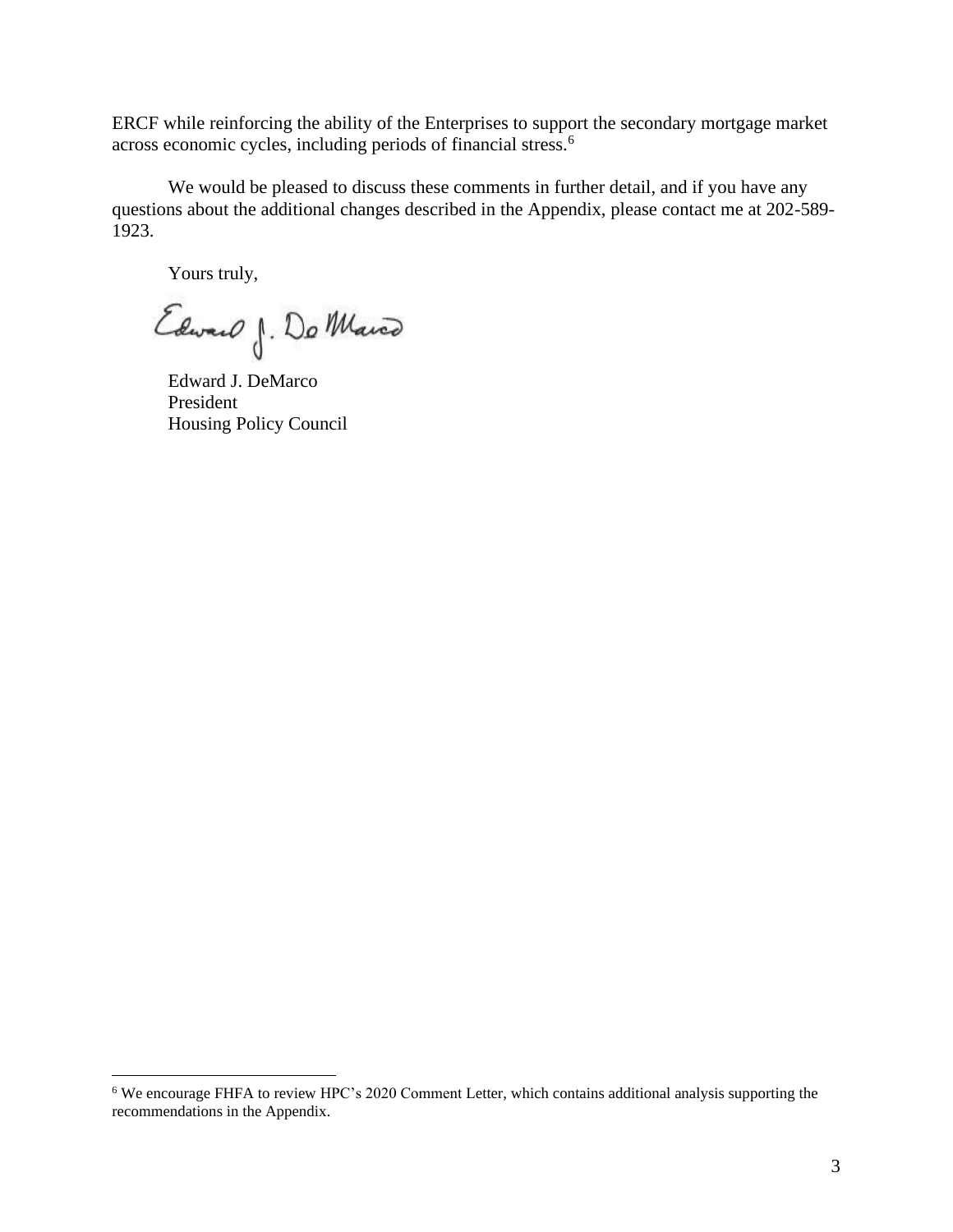#### APPENDIX

### HPC's Recommendations to Further Enhance the Enterprise Regulatory Capital Framework and Increase Private Capital Risk-Sharing

This Appendix describes additional changes to the Enterprise Regulatory Capital Framework (the "ERCF") that the Housing Policy Council ("HPC") believes would improve the ERCF and encourage private capital risk-sharing, while continuing to promote strong capital levels to backstop the risk assumed by the Enterprises. The revisions to the prescribed leverage buffer amount (the "PLBA") and to the treatment of credit risk transfer ("CRT") exposures proposed by the Federal Housing Finance Agency ("FHFA") in the Notice of Proposed Rulemaking (the "NPR") represent a meaningful improvement to that framework. Yet, we believe additional changes to the ERCF would create a more risk-sensitive structure that further encourages the distribution, rather than accumulation by the Enterprises, of mortgage credit risk in the financial system. The changes to CRT proposed by FHFA, while welcome, fall short of recognizing the full extent of the risk-distributing benefits of CRT to the Enterprises and CRT's contribution to the stability and robustness of the mortgage finance system. To further enhance the risk-sensitivity of the capital framework, FHFA also should modify certain other provisions in the ERCF.

We recommend three primary adjustments, including two we suggested in our comment letter to FHFA on the ERCF last year (the "2020 Comment Letter"). First, the capital buffers included in the risk-based capital requirements (collectively, the PCCBA) should be calibrated using risk-weighted assets rather than adjusted total assets. Second, the minimum tranche risk weight floor on retained CRT exposures should be reduced below 5 percent, using a sliding scale based on the distance of the CRT detachment point relative to stressed losses on the underlying mortgage pool. Third, the single-family credit risk-weight floor should revert to the originally proposed 15 percent from 20 percent on lower risk exposures. When combined, we believe these three adjustments will make the risk-based capital requirements imposed by the ERCF more responsive to the underlying credit risks, encourage risk distribution, and ensure an appropriate amount of capital is held by the Enterprises.

Of the changes recommended in this Appendix, the most important is to revise the capital buffers so that they are calibrated based on risk-weighted assets rather than adjusted total assets. This change will ensure an appropriate level of risk sensitivity in the ERCF. Absent this important change, the risk-based capital requirement is, in effect, a hybrid measure that is the sum of a risk-based capital requirement and a relatively invariant leverage ratio. Embedding a leverage ratio within the risk-based measure is a duplicative, and counterproductive, requirement. The ERCF includes a separate leverage ratio and calibrating the capital buffers on adjusted total assets makes the risk-based requirement much less responsive than it should be to changes in the actual credit risk assumed by the Enterprises. The current PCCBA calibration also diminishes the effectiveness of CRT and blunts the economic incentives to execute risk sharing, which is inconsistent with FHFA's highly desirable objective of encouraging more CRT.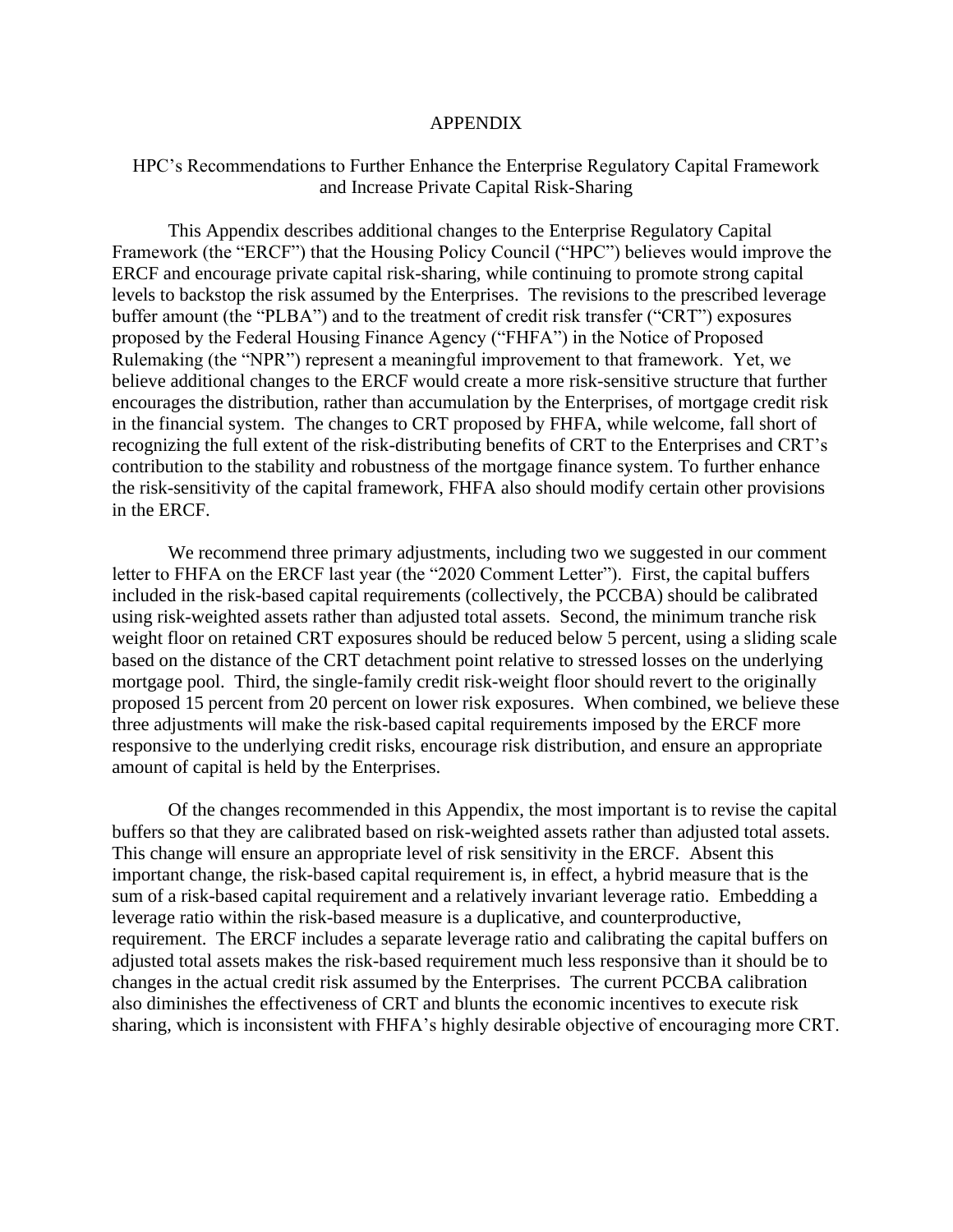### Background and Context: Clarifying the Objectives of Proposed Recommendations

Before describing our proposed additional changes to the ERCF, we thought it would be useful to explain the rationale for the proposed changes.

First, as noted in our 2020 Comment Letter, CRT accomplishes several important public policy objectives: CRT attracts a broad set of investors that analyze and price the mortgage credit risk held by the Enterprises and that assume some of that risk using their own capital; CRT reveals actual market pricing for the mortgage credit risk held by the Enterprises, which provides highly useful information during periods of both market strength and weakness; CRT balances the mix of capital held by the Enterprises between common equity, other subordinate capital, and CRT to promote the effective deployment of capital, maximizing pricing efficiency and benefiting home buyers by lowering mortgage rates; CRT substantially reduces the concentration of mortgage credit risk on the Enterprises' balance sheets and thereby reduces systemic risk; CRT reduces the amount of capital the Enterprises need to support their guarantee business; and CRT reduces the exposure of taxpayers to the Enterprises. Therefore, we believe that the ERCF should ensure that the implied cost of capital for issuing CRT is competitive with other primary capital alternatives, especially common equity.

If, for example, it costs an Enterprise 11 percent after tax to raise a dollar of equity capital to cover mortgage credit risk, then the implied cost of capital relief under the ERCF for raising a dollar of CRT protection should be firmly under 11 percent (based on the average cost over the expected life of the transaction). Otherwise, the Enterprises will lack a true economic incentive to issue CRT, with the unintended consequence of increasing systemic risk by concentrating most mortgage credit risk and risk assessment functions at the two Enterprises.

Another result when CRT is not competitive with other forms of capital will be higher mortgage rates for consumers arising from an inefficient deployment of mortgage credit risk capital across the financial system. CRT only covers mortgage credit risk for a specified mortgage pool, whereas common equity and other forms of capital cover all the risks the Enterprise faces, in addition to mortgage credit risk. If the cost of CRT capital is not clearly below the cost of equity, then management of an Enterprise has little economic incentive to shed the risk. As shown in the examples below, even with the adjustments to the ERCF proposed in the NPR, the cost of CRT capital is not materially less than equity capital and, in some cases, may even be greater than the cost of equity capital.

Second, we appreciate that the amount of capital relief from CRT should not be unlimited. HPC agrees with FHFA that a dollar of credit protection from CRT is not equivalent to a dollar of protection from equity and that CRT capital relief should be less than 100 percent. However, the amount of capital relief provided by CRT in many cases is less than half the economic loss protection purchased. While 100 percent capital relief is too high, 40 percent is too little when the Enterprises are selling virtually all of the risk of unexpected credit losses to third parties, often in amounts that substantially exceed estimated stressed losses.

Third, we also appreciate the challenge FHFA faces in ensuring sufficient capital for lowrisk loans without imposing a capital charge that drives such loans away from the Enterprises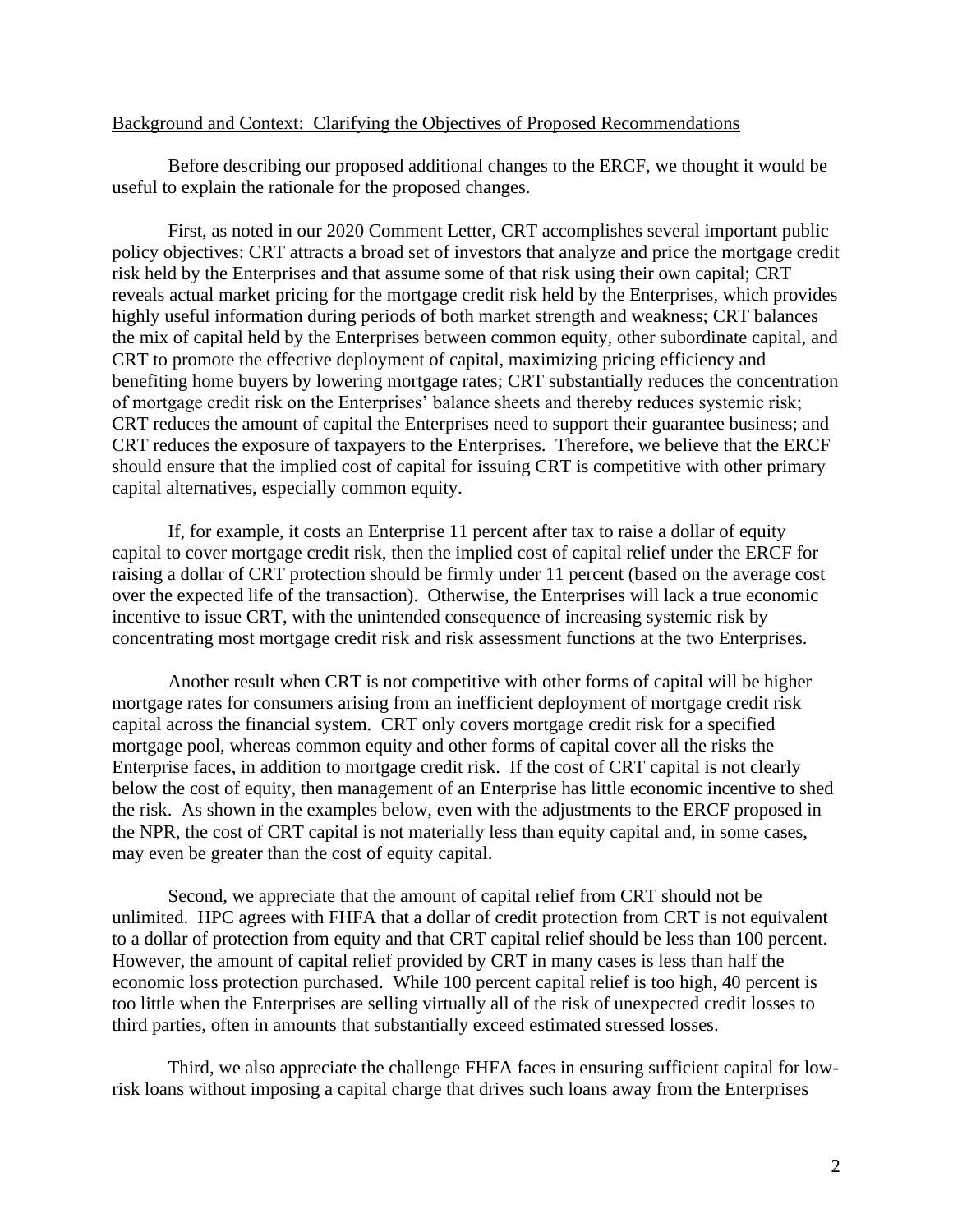and causes the Enterprises to increase purchases of riskier loans. However, there is a vast difference in credit risk across the spectrum of individual single-family mortgages backed by the Enterprises. We estimate that more than half of all currently guaranteed Enterprise loans, and perhaps as much as 70 percent, are low-risk loans subject to the 20 percent risk-weight floor. Thus, an unintended consequence of the 20 percent risk-weight floor is that the majority of the single-family mortgage loans held by the Enterprises are not subject to a risk-sensitive capital framework.

Finally, the ERCF should be appropriately risk sensitive. The ERCF seeks to build a fine-tuned, quantitatively rigorous risk-based capital framework based upon a rich history of Enterprise credit performance. Overlaying the framework with large, risk-insensitive, capital buffers, combined with a loan level risk floor that is set too high, defeats the purpose of creating a risk-based framework, possibly leading to unforeseen adverse consequences and market distortions. The result will be an inefficient allocation of capital and distribution of risk, which drives up mortgage rates without a meaningful reduction in risk for the Enterprises, the financial system, or taxpayers.

## Recommendation: The Risk-Based Capital Buffers Should be Calibrated using Risk-Weighted Assets Rather than Adjusted Total Assets

In connection with the proposed revision to the prudential floor for retained CRT exposures, we recommend that FHFA calibrate the Enterprise risk-based capital buffers using risk-weighted assets rather than adjusted total assets. We made this recommendation in our 2020 Comment Letter, with Appendix C providing a detailed analysis of our rationale for switching to more risk-sensitive buffers for risk-based capital.

In the preamble to the final 2020 ERCF, FHFA acknowledged that using adjusted total assets in the capital buffers rather than risk-weighted assets was a "notable" departure from the Basel framework.<sup>1</sup> Nonetheless, FHFA concluded that using adjusted total assets was necessary to reduce the impact that the buffers could have on higher risk exposures, avoid amplifying the secondary effects of any model or similar risks inherent to the calibration of the risk weights for mortgage exposures, and mitigate the pro-cyclicality of the risk-based capital requirements.

This departure from the Basel framework will have unintended consequences. Using adjusted total assets in the risk-based buffers results in a large amount of relatively fixed capital requirements per dollar of mortgage exposure, irrespective of the risk of the asset for which capital is held. One consequence is that too much capital will be required for very low-risk loans, thereby incentivizing the Enterprises to reduce their exposure to such loans since the return on equity would be inadequate. This will incent the Enterprises to increase their exposure to higher risk loans, since such loans would be more likely to meet or exceed the cost of equity. HPC appreciates FHFA's concern that using risk-weighted assets would widen the difference between capital required on low-risk loans compared to high-risk loans. Yet, the economic realities of these differences in risk are present regardless of whether they are recognized in the ERCF. Furthermore, the Enterprises have generally used CRT to manage capital requirements and overall exposure to the higher risk loans they guarantee, including 30-year mortgages with

<sup>&</sup>lt;sup>1</sup> 85 Fed. Reg. 82164 (Dec. 17, 2020).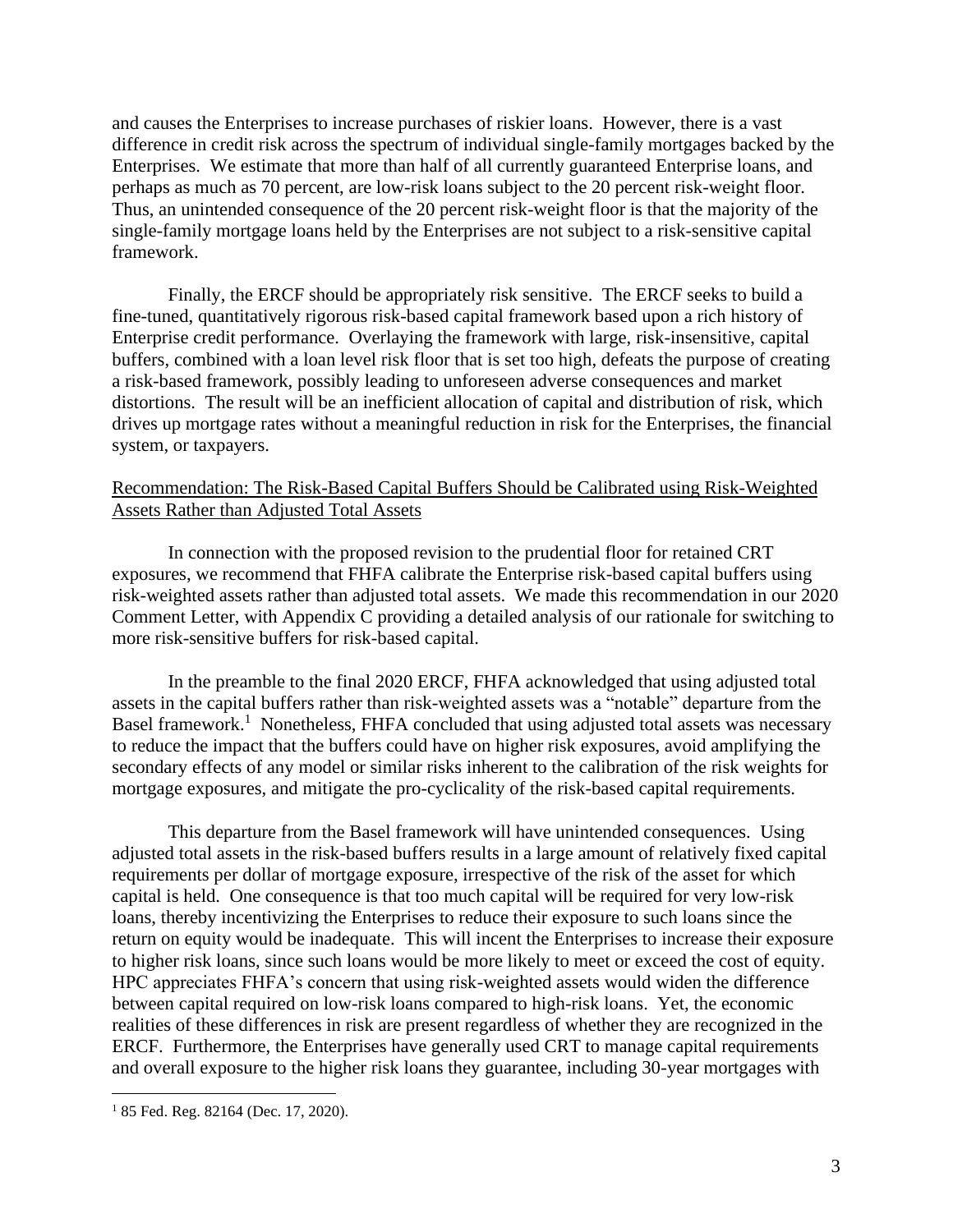loan-to-value ratios in excess of 60 percent. By implicitly not adjusting for these real differences in risk in setting minimum risk-based capital requirements, the ERCF creates unintended consequences in capital allocation and in where and how mortgages are financed in the system.

These unintended consequences are exacerbated by combining a 20 percent risk weight floor on single-family mortgages with the risk-insensitive capital buffers. This combination produces a substantial capital charge on low-risk mortgages (e.g., loans with less than 60 percent loan-to-value ratios and high consumer credit scores). These mortgage loans have negligible default risk and low loss given default. Also, they currently represent a meaningful share of the Enterprises' portfolios. A 20 percent risk weight floor not only distorts market signals about risk, but it also incentivizes more risk taking by the Enterprises (as higher risk loans with higher guaranty fee loans would have to offset the unnecessarily high capital requirements on lower risk loans).

To better illustrate the impact of the issues discussed above, as well as our recommended changes, Tables 1-3 show some calculations using the Enterprise Regulatory Capital Framework CRT Tool created by FHFA. Our calculations are based on the examples pre-loaded into the Excel tool, with modifications corresponding to varying inputs. Importantly, we show pool-level credit risk capital requirements holistically, rather than using the more simplistic 8 percent of risk-weighted asset capital assumption shown in the tool. Because risk-based capital requirements under the ERCF are the sum of 8 percent of risk-weighted assets *plus* the separately calibrated capital buffers, which are not impacted by CRT issuance, the capital buffers must be incorporated into any complete impact analysis of the capital framework.

Table 1 provides an example of estimated capital requirements pre- and post-CRT issuance. Required capital is based on the sum of 8 percent base capital, required buffers, and an assumed modest management buffer of 1 percent.<sup>2</sup> For our calculations, we assume a reasonable cost of capital for each part of the subordinated capital stack, and we use a through-the-cycle pretax cost of CRT of 4 percent, which is consistent with Fannie's pre-COVID all-in cost of CRT estimated from operating segment financial statements.

<sup>&</sup>lt;sup>2</sup> We believe prudent management always would operate with a buffer to avoid triggering any potential capital conservation actions.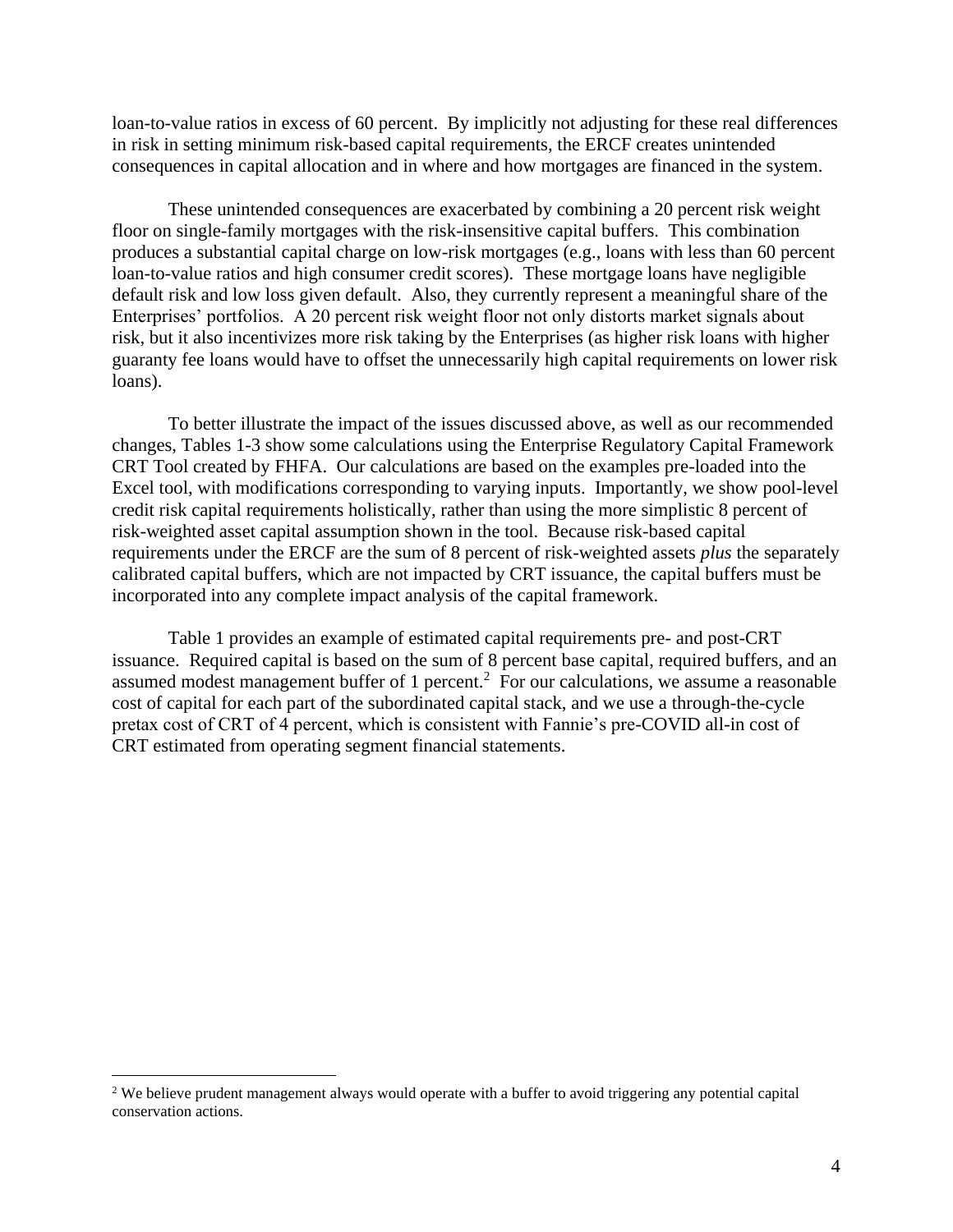Table 1 Example of Capital Relief and Cost of Capital Calculations for Representative CRT Transaction

|                                                                                                      |               | <b>2020 ECRF</b> | <b>2021 ECRF</b> | <b>2021 ECRF</b> | <b>2021 ECRF</b> | <b>2021 ECRF</b> |
|------------------------------------------------------------------------------------------------------|---------------|------------------|------------------|------------------|------------------|------------------|
|                                                                                                      | <b>Base</b>   | 10% floor        | 10% floor        | 5% floor         | 2.5% floor       | 0% floor         |
| <b>UPB</b>                                                                                           | 1,000,000,000 | 1,000,000,000    | 1,000,000,000    | 1,000,000,000    | 1,000,000,000    | 1,000,000,000    |
| Cost of CRT (pretax)                                                                                 | 4.0%          | 4.0%             | 4.0%             | 4.0%             | 4.0%             | 4.0%             |
| Cost of common equity (after tax)                                                                    | 11.0%         | 11.0%            | 11.0%            | 11.0%            | 11.0%            | 11.0%            |
| Cost of subordinated debt (after tax)                                                                | 3.0%          | 3.0%             | 3.0%             | 3.0%             | 3.0%             | 3.0%             |
| Cost of preferred equity (after tax)                                                                 | 6.0%          | 6.0%             | 6.0%             | 6.0%             | 6.0%             | 6.0%             |
| Tax rate                                                                                             | 21.0%         | 21.0%            | 21.0%            | 21.0%            | 21.0%            | 21.0%            |
| Freddie HQA (as stated in ECRF CRT Tool, 0.50% attach, 4.50% detach, 2.75% base capital requirement) |               |                  |                  |                  |                  |                  |
| <b>RWAs</b>                                                                                          | 418,750,000   | 243,928,556      | 230,249,237      | 182,427,183      | 158,516,157      | 134,606,086      |
| <b>CRT</b> balance                                                                                   | 38,000,000    | 38,000,000       | 38,000,000       | 38,000,000       | 38,000,000       | 38,000,000       |
| Base CET1 RBC (4.5% RWAs)                                                                            | 18,843,750    | 10,976,785       | 10,361,216       | 8,209,223        | 7,133,227        | 6,057,274        |
| Freddie PCCBA (1.5% UPB)                                                                             | 15,000,000    | 15,000,000       | 15,000,000       | 15,000,000       | 15,000,000       | 15,000,000       |
| CET1 management buffer (1.0% RWAs)                                                                   | 4,187,500     | 2,439,286        | 2,302,492        | 1,824,272        | 1,585,162        | 1,346,061        |
| <b>Total CET1</b>                                                                                    | 38,031,250    | 28,416,071       | 27,663,708       | 25,033,495       | 23,718,389       | 22,403,335       |
| Preferred capital (1.5% RWAs)                                                                        | 6,281,250     | 3,658,928        | 3,453,739        | 2,736,408        | 2,377,742        | 2,019,091        |
| Subordinated debt (2.0% RWAs)                                                                        | 8,375,000     | 4,878,571        | 4,604,985        | 3,648,544        | 3,170,323        | 2,692,122        |
| <b>Total capital</b>                                                                                 | 52,687,500    | 36,953,570       | 35,722,431       | 31,418,447       | 29,266,454       | 27,114,548       |
| <b>Total capital % loan UPB</b>                                                                      | 5.27%         | 3.70%            | 3.57%            | 3.14%            | 2.93%            | 2.71%            |
| % reduction RWAs                                                                                     |               | $-41.7%$         | $-45.0%$         | $-56.4%$         | $-62.1%$         | $-67.9%$         |
| % reduction CET1                                                                                     |               | $-25.3%$         | $-27.3%$         | $-34.2%$         | $-37.6%$         | $-41.1%$         |
| % reduction capital                                                                                  |               | $-29.9%$         | $-32.2%$         | $-40.4%$         | $-44.5%$         | $-48.5%$         |
| Implied cost of CRT total capital relief                                                             |               | 7.6%             | 7.1%             | 5.6%             | 5.1%             | 4.7%             |
| Implied cost of total capital (hurdle)                                                               |               | 9.4%             | 9.5%             | 9.6%             | 9.7%             | 9.8%             |
| Implied cost of CET1 relief*                                                                         |               | 13.1%            | 11.9%            | $9.0\%$          | 7.9%             | 7.0%             |
| Implied cost CET1 minus 11% COE                                                                      |               | 2.1%             | 0.9%             | $-2.0%$          | $-3.1%$          | $-4.0%$          |

Table 2 illustrates the impact on Enterprise capital requirements from CRT issuance under the NPR. Using the CRT Tool, the table shows total capital requirements, implied cost of CET1 relief due to CRT, and total capital relief. We apply the proposed 5 percent prudential floor (reduced from 10 percent in the 2020 rule) for retained CRT tranches. As illustrated in the table, even under the NPR, the imputed cost of CRT capital relief is still quite high and in some cases is actually higher than the cost of common equity.

Table 3 shows the same calculations as in Table 2 but incorporates our recommended formulation of the capital buffers based on risk-weighted assets rather than adjusted total assets. We still assume CRT is subject to the proposed 5 percent prudential floor on retained tranches. Comparing Table 2 and Table 3 indicates that using risk-weighted assets for the capital buffers results in more meaningful overall capital relief using CRT, about 55 to 70 percent relief compared to only 40 percent under the NPR, for each dollar of credit loss absorption purchased. This improves the economic incentives for using CRT transactions and thereby increases the likelihood that the Enterprises will use CRT for risk management. Lowering the imputed cost of CRT capital improves the economics facing the Enterprises, allows for lower guarantee fees for the same targeted return on common equity, and materially reduces risk exposure retained on Enterprise balance sheets.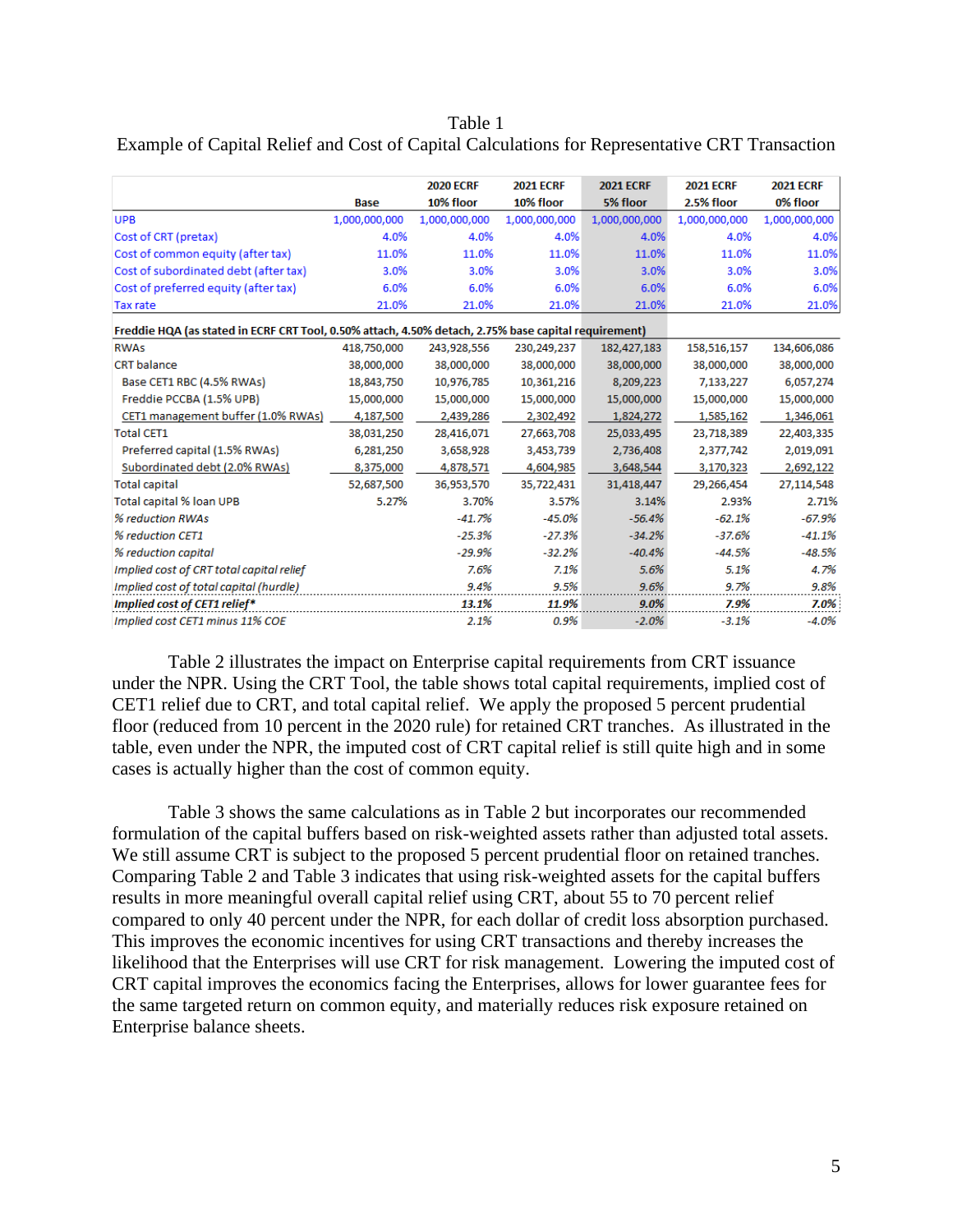## Table 2 Impact of CRT with 5 Percent Tranche Floor and Capital Buffers Based on Adjusted Total Assets (ERCF as Proposed)<sup>3</sup>

|                         | <b>Total Capital</b> | Implied After-Tax Cost | Total Capital Relief (% |
|-------------------------|----------------------|------------------------|-------------------------|
|                         | (% UPB)              | of CET1 Relief         | of Base Capital)        |
| Freddie HQA (as stated  | 3.14%                | 9.0%                   | $-40.4\%$               |
| Freddie DNA (as         | 2.43%                | 11.3%                  | $-42.2%$                |
| stated)                 |                      |                        |                         |
| Freddie HQA (95%        | 3.03%                | 8.4%                   | $-42.5%$                |
| capital markets)        |                      |                        |                         |
| Freddie DNA (95%        | 2.39%                | 11.0%                  | $-43.2%$                |
| capital markets)        |                      |                        |                         |
| Fannie CAS (as stated)  | 3.36%                | 8.5%                   | $-39.7%$                |
| Fannie CIRT (as stated) | 2.70%                | 10.0%                  | $-40.0\%$               |
| <b>HYPOTHETICAL</b>     | 2.22%                | 13.1%                  | $-32.8%$                |
| 20% RW Fre DNA          |                      |                        |                         |

### Table 3

# Proposed Rule with 5 Percent Tranche Floor and Alternative Capital Buffers Based on Risk-Weighted Assets (HPC Proposed Adjustment to ERCF)<sup>4</sup>

|                         | <b>Total Capital</b> | <b>Implied After-Tax Cost</b> | Total Capital Relief (% |
|-------------------------|----------------------|-------------------------------|-------------------------|
|                         | $(\%$ UPB)           | of CET1 Relief                | of Base Capital)        |
| Freddie HQA (as stated  | 2.33%                | 5.5%                          | $-55.9\%$               |
| Freddie DNA (as         | 1.32%                | 5.6%                          | $-68.7%$                |
| stated)                 |                      |                               |                         |
| Freddie HQA (95%        | 2.16%                | 5.1%                          | $-58.9%$                |
| capital markets)        |                      |                               |                         |
| Freddie DNA (95%        | 1.25%                | 5.4%                          | $-70.1\%$               |
| capital markets)        |                      |                               |                         |
| Fannie CAS (as stated)  | 2.34%                | 4.9%                          | $-58.0%$                |
| Fannie CIRT (as stated) | 1.35%                | 4.5%                          | $-70.0\%$               |
| <b>HYPOTHETICAL</b>     | 1.07%                | 4.1%                          | $-70.2%$                |
| 20% RW Fre DNA          |                      |                               |                         |

Using risk-weighted assets rather than adjusted total assets to calibrate the buffers has the biggest impact on the economics of CRT for low-risk loans. As shown in the last row of Tables 2 and 3, the change in the cost of capital relief is much greater on low-risk loans using riskweighted assets rather than adjusted total assets for the buffer. Moreover, if FHFA is concerned

<sup>&</sup>lt;sup>3</sup> Calculations are derived directly from FHFA's Enterprise CRT Tool by applying inputs to the specific CRT example transactions pre-loaded in the spreadsheet.

<sup>4</sup> We assume a PCCBA of 4.50 percent for Fannie Mae and 3.75 percent for Freddie Mac, based roughly on requirements for the largest domestic SIFIs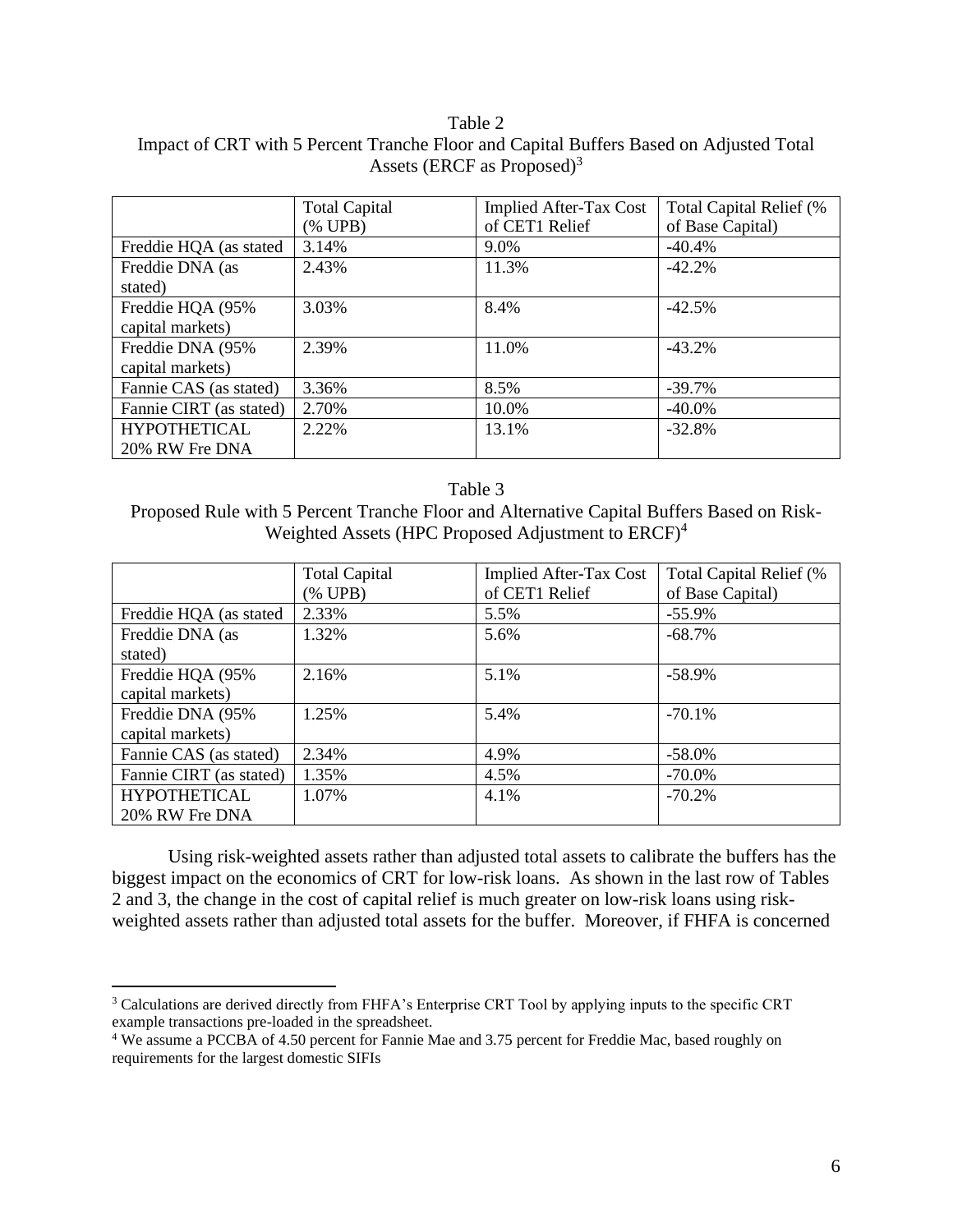about climate change and other non-traditional credit risks, it may make sense to encourage the Enterprises to buy protection on lower LTV loans.

The ERCF's use of buffers based on adjusted total assets also is not conceptually consistent with a robust risk-based rule. The risks that FHFA seeks to mitigate by tying the capital buffers to adjusted total assets rather than risk-weighted assets are captured elsewhere in the ERCF. Specifically, the leverage requirement captures residual model risks not reflected in the risk-based requirements. Additionally, FHFA has incorporated other features in the ERCF aimed at reducing the potential pro-cyclical dynamics of the risk-based capital framework of the ERCF, and FHFA has discretion to increase the countercyclical capital buffer above zero. We believe having a large, quasi-fixed component of capital requirements as part of a risk-based framework, as is the case with the current ERCF, distorts decision making. We believe that a fixed capital buffer would only be appropriate if FHFA were to adopt something akin to the annual stress capital buffer developed by the Federal Reserve Board, which is both dynamic and responsive to actual changes in balance sheet risk over time. In the absence of a significant departure in the definition of risk-based capital under the current ERCF, making targeted adjustments so that the ERCF more closely resembles a fully risk-based framework is appropriate and desirable.

We recognize that if the capital buffers are based upon risk-weighted assets, the minimum capital multiplier applied to size the PCCBA would need to be recalibrated from current levels since risk-weighted assets are, on average, roughly one-third the size of adjusted total assets. (For instance, 15 basis points of risk-weighted assets would today produce about the same dollar amount of PCCBA buffer requirements as 5 basis points of adjusted total assets.) Making this modest adjustment would be a minor additional step which would make the Enterprises' capital requirements much more attuned to increases (and decreases) in risk.<sup>5</sup>

Finally, we note that the pro forma risk-based capital levels for the Enterprises using the current version of the ERCF remain far in excess of the capital needed to survive any sort of stressed environment as going concerns. For example, as shown in Table 4, using 2021 DFAST results, Fannie Mae would have capital equal to nearly 25 times its projected 9-quarter stressed losses, while Freddie Mac would have capital over 33 times stressed losses. This result speaks to the benefits of CRT risk sharing, the high quality of the underlying credit books, and the conservative design of the ERCF. Even with our proposed adjustments to the ERCF, the Enterprises would remain extremely well capitalized by any objective standard.

<sup>&</sup>lt;sup>5</sup> Another recalibration for FHFA to consider is the multiplier applied to third-party originations in the calculation of risk weighted assets. FHFA should consider whether this adjustment is warranted based on risk – we suspect it is not – and whether it adversely affects (1) loan originators that do not want to retain servicing, and (2) the loan aggregators that provide an added layer of credit protection for the Enterprises while enabling such originators to remain competitive in the primary market.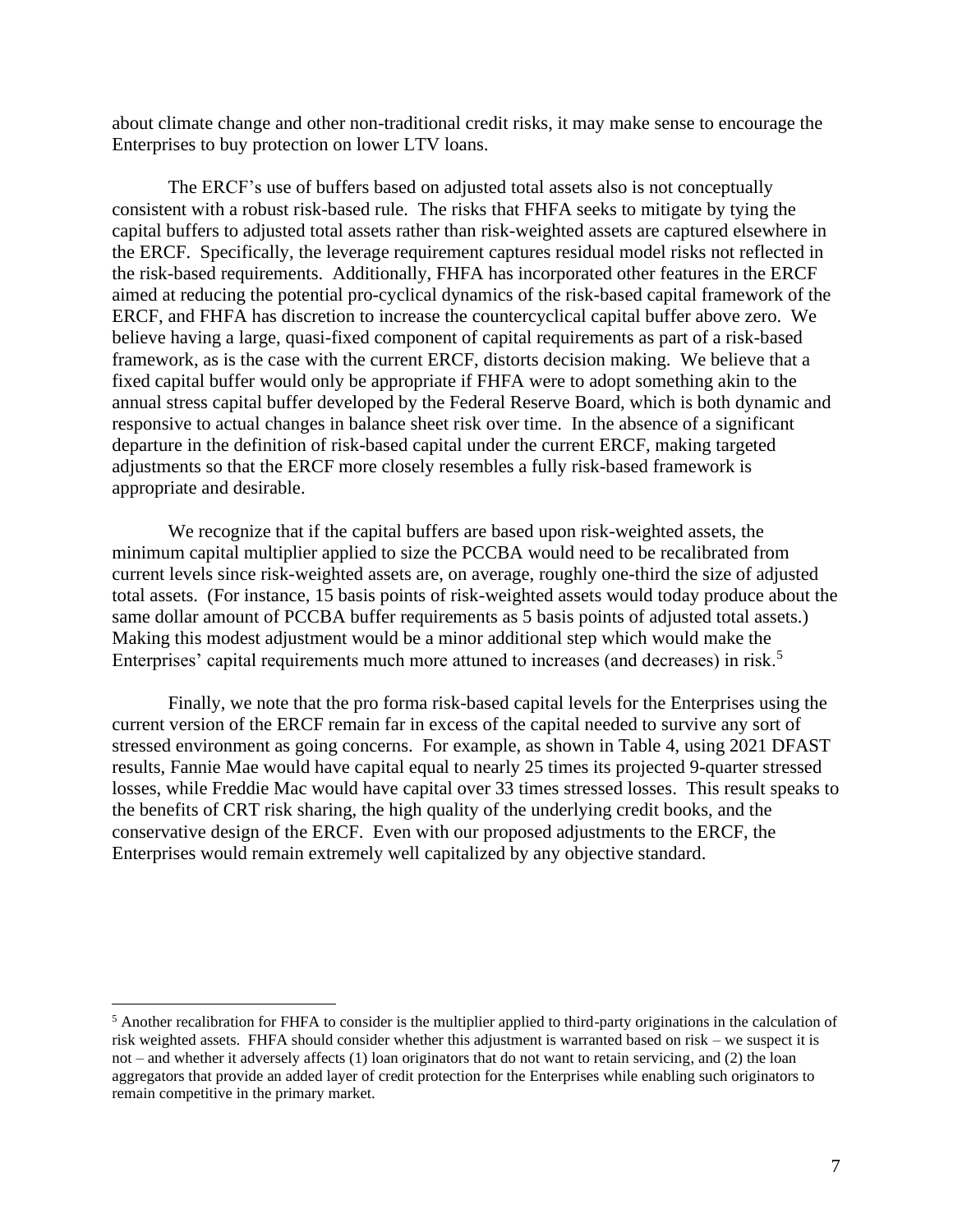Table 4 Actual Capital Requirements Under ERCF/CCF Compared to DFAST Severely Adverse Results

| <b>FHFA Annual DFAST Severely Adverse Scenario Results for GSEs vs. Capital Requirements</b> |                           |                           |                         |                   |                                                 |         |
|----------------------------------------------------------------------------------------------|---------------------------|---------------------------|-------------------------|-------------------|-------------------------------------------------|---------|
|                                                                                              |                           | <b>Fannie Mae</b>         |                         |                   | <b>Freddie Mac</b>                              |         |
| \$ billions                                                                                  | $2019$ DFAST <sup>1</sup> | $2020$ DFAST <sup>2</sup> | 2021 DFAST <sup>3</sup> | $2019$ DFAST $^1$ | 2020 DFAST <sup>2</sup> 2021 DFAST <sup>3</sup> |         |
| Pretax, preprovision income                                                                  | 17.4                      | 24.2                      | 37.6                    | 13.4              | 17.3                                            | 19.7    |
| Provision for credit losses                                                                  | (26.0)                    | (22.5)                    | (24.7)                  | (16.5)            | (19.4)                                          | (16.8)  |
| Mark to market gains/(losses)                                                                | (0.4)                     | 0.7                       | (0.0)                   | (2.1)             | (1.3)                                           | 5.3     |
| Trading and counterparty losses                                                              | (2.9)                     | (2.3)                     | (2.6)                   | (3.5)             | (4.0)                                           | (3.6)   |
| Pretax income                                                                                | (11.9)                    | 0.1                       | 10.2                    | (8.8)             | (7.5)                                           | 4.6     |
| Income taxes                                                                                 | 2.6                       | (0.0)                     | (2.0)                   | 1.8               | 1.6                                             | (1.0)   |
| Other comprehensive income                                                                   | (0.3)                     | (0.0)                     | (0.0)                   | (1.5)             | (1.2)                                           | (0.9)   |
| <b>Total comprehensive income</b>                                                            | (9.6)                     | 0.0                       | 8.1                     | (8.4)             | (7.1)                                           | 2.7     |
| Valuation allowance deferred tax assets                                                      | (19.2)                    | (14.5)                    | (15.7)                  | (8.7)             | (7.5)                                           | (6.1)   |
| Total comprehensive income, with DTA                                                         | (28.8)                    | (14.5)                    | (7.5)                   | (17.2)            | (14.6)                                          | (3.4)   |
| Total capital under ECRF/CCF around DFAST                                                    | 85.8                      | 171.4                     | 186.0                   | 51.1              | 112.0                                           | 114.0   |
| CET1 under ECRF/CCF around DFAST                                                             | 85.8                      | 127.3                     | 138.1                   | 51.1              | 79.9                                            | 85.1    |
| Total capital as % comprehensive income                                                      | 894%                      | nm                        | nm                      | 605%              | 1582%                                           | nm      |
| CET1 as % comprehensive income                                                               | 894%                      | nm                        | nm                      | 605%              | 1128%                                           | nm      |
| Capital as % comprehensive income w/DTA                                                      | 298%                      | 1184%                     | 2477%                   | 297%              | 768%                                            | 3353%   |
| CET1 as % comprehensive income w/DTA                                                         | 298%                      | 879%                      | 1839%                   | 297%              | 548%                                            | 2501%   |
| Average assets (estimated)                                                                   | 3,411.8                   | 3,558.8                   | 4,000.0                 | 2,093.8           | 2,109.8                                         | 2,558.4 |

*1. Based on required capital at 9/30/2019 under 2018 CCF*

*2. Based on required capital at 6/30/2020 under 2020 final ERCF*

*3. Based on required capital at 3/31/2021 under 2021 proposed ERCF*

### Recommendation: Eliminate or Modify the Prudential Floor for CRT Exposures

Question 5 in the NPR asks if "the 5 percent prudential floor on the risk weight for a retained CRT exposure [is] appropriately calibrated?"<sup>6</sup> As described in the cover letter to this Appendix, HPC views FHFA's proposed reduction of this floor from 10 percent to 5 percent as a step in the right direction.

However, in our 2020 Comment Letter, we wrote that: "We specifically recommend that the 10 percent risk-weight floor be eliminated. At the very least, the floor should be adjusted on a sliding scale, as higher detachment points on the sold risk means the risk of loss on retained tranches becomes ever more remote." 7 This remains our view.

Eliminating the prudential floor for CRT transactions would moderately reduce the implied cost of capital for CRT protection while encouraging its expanded use. Table 5 illustrates that a 0 percent tranche risk weight floor would make CRT transactions even more attractive compared to common equity, while leaving the Enterprises holding sufficient capital to address unanticipated changes in economic conditions. Table 6 further illustrates the impact of a 0 percent tranche floor combined with our proposal that the risk-based capital buffers be calibrated using risk-weighted assets, as discussed above. Because the Enterprises still retain

<sup>6</sup> 86 Fed. Reg. 53239 (Sept. 27, 2021).

<sup>7</sup> 2020 Comment Letter, p. 19.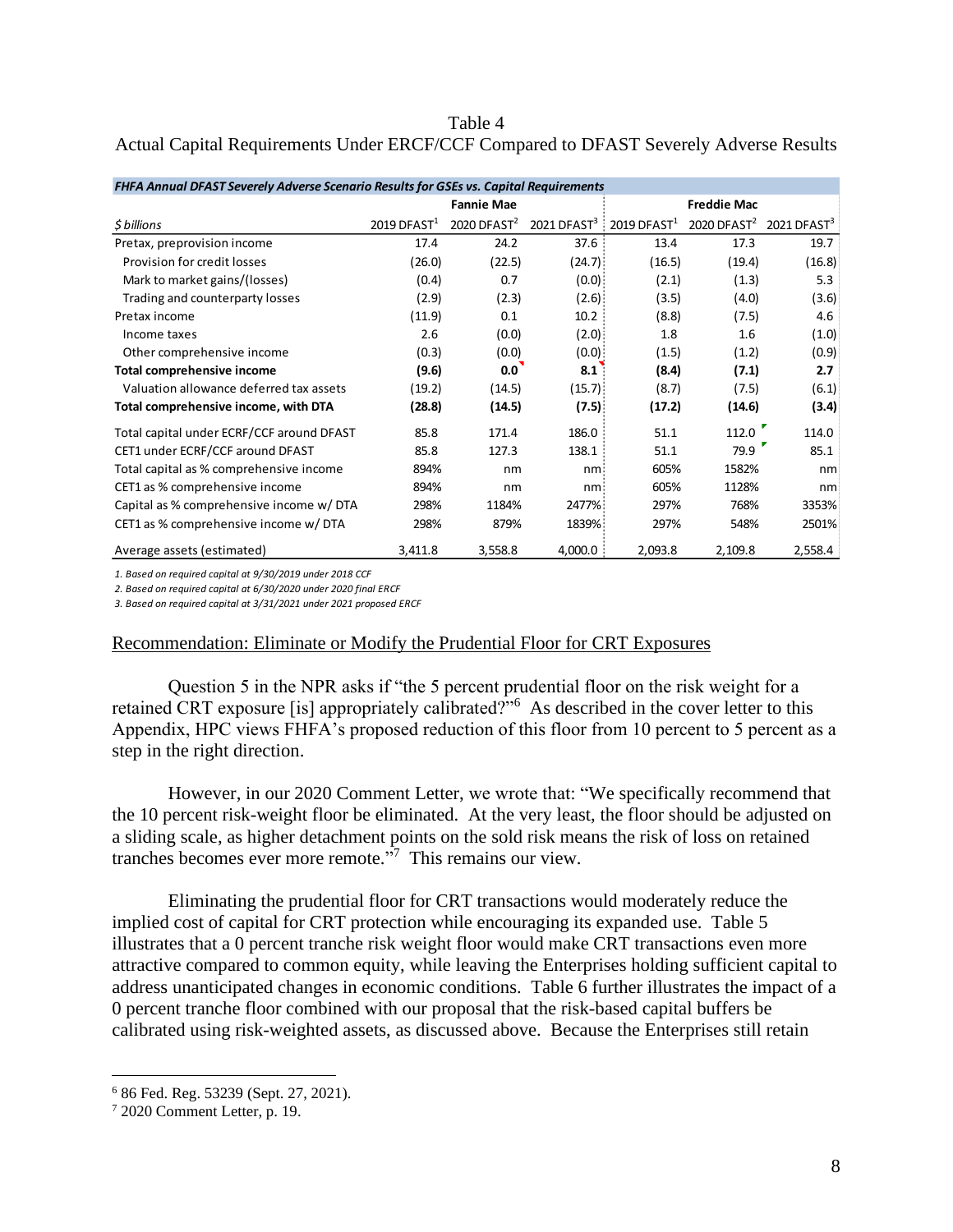first loss risk on the underlying mortgage pool, and also have Dodd-Frank risk retention requirements, even with a 0 percent tranche floor there is never going to be full capital relief.

Table 5 Impact of CRT with 0 Percent Tranche Floor and Capital Buffers Based on Adjusted Total Assets

|                         | Total Capital (% UPB) | <b>Implied Cost of CET1</b><br>Relief | Total Capital Relief (%<br>of Base Capital) |
|-------------------------|-----------------------|---------------------------------------|---------------------------------------------|
| Freddie HQA (as         | 2.71%                 | 7.0%                                  | $-48.5%$                                    |
| stated)                 |                       |                                       |                                             |
| Freddie DNA (as         | 2.00%                 | 8.6%                                  | $-52.4%$                                    |
| stated)                 |                       |                                       |                                             |
| Freddie HQA (95%        | 2.60%                 | 6.6%                                  | $-50.7\%$                                   |
| capital markets)        |                       |                                       |                                             |
| Freddie DHA (95%        | 1.96%                 | 8.4%                                  | $-53.4%$                                    |
| capital markets)        |                       |                                       |                                             |
| Fannie CAS (as stated)  | 2.93%                 | 6.7%                                  | -47.4%                                      |
| Fannie CIRT (as stated) | 2.27%                 | 7.5%                                  | $-49.6%$                                    |

Table 6 Impact of CRT with 0 Percent Tranche Floor and Capital Buffers Based on Risk-Weighted Assets

|                                      | Total Capital (%<br>UPB) | Implied Cost of<br><b>CET1</b> Relief | <b>Total Capital Relief</b><br>(% of Base Capital) |
|--------------------------------------|--------------------------|---------------------------------------|----------------------------------------------------|
| Freddie HQA (as<br>stated)           | 1.72%                    | 4.3%                                  | $-67.4%$                                           |
| Freddie DNA (as<br>stated)           | 1.00%                    | 4.9%                                  | $-76.2%$                                           |
| Freddie HQA (95%<br>capital markets) | 1.60%                    | 4.1%                                  | $-69.6%$                                           |
| Freddie DHA (95%<br>capital markets) | 0.96%                    | 4.8%                                  | $-77.1%$                                           |
| Fannie CAS (as<br>stated)            | 1.69%                    | 3.8%                                  | $-69.6%$                                           |
| Fannie CIRT (as<br>stated)           | 1.03%                    | 4.0%                                  | $-77.1%$                                           |

HPC fully appreciates FHFA's reasons for establishing a floor and recognizes the challenges in calibrating the floor. FHFA has stated that "an Enterprise does retain some credit risk on its CRT and that the risk should be appropriately capitalized."<sup>8</sup> That is, even assuming the transfer of credit risk on a pool of loans provides protection for losses under highly stressed conditions, there remains a remote chance that actual losses on that pool exceed the CRT's modeled stress loss coverage. In addition, we understand that CRT capital is not fungible across

<sup>8</sup>86 Fed. Reg. 53439 (Sept. 27, 2021).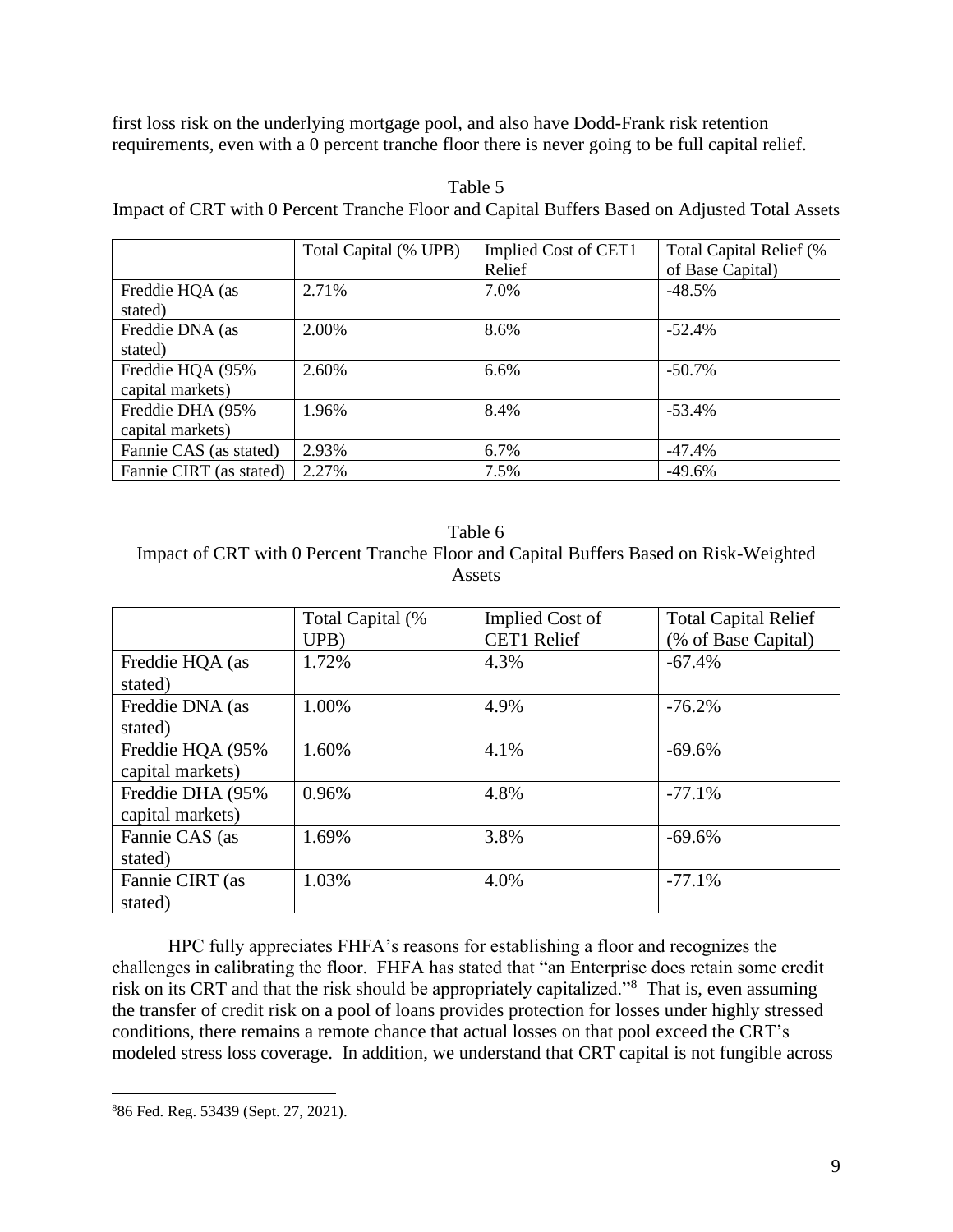CRT deals and there may be some model risk in estimating stress losses. In consideration of these concerns, and if FHFA is not prepared to fully eliminate the floor, we encourage FHFA to consider changes to the prudential floor. Specifically, we recommend a sliding scale approach that phases out the floor based on exactly how remote the senior risk is that has been retained by an Enterprise on a mortgage pool. As noted above, we made this recommendation in our 2020 Comment Letter last year.<sup>9</sup>

We are concerned that with the proposed 5 percent tranche floor, there may be virtually no economic incentive for the Enterprises to engage in a CRT transaction that would have a detachment point above stress losses since there is no additional capital relief,  $10$  which would leave the Enterprises retaining that tail risk. Yet, because that risk of loss in the tails is so remote, in most environments it should also be relatively inexpensive to purchase protection for that remote outcome. We believe buying protection against catastrophic risk is in the interest of the Enterprises and their stakeholders, and it should be explicitly reflected in the treatment of CRT under the ERCF. By reducing the size of the prudential floor as risk is sold above projected stress loss levels, the ERCF could further incentivize the Enterprises to issue CRT transactions with high enough detachment points to mitigate any lingering concerns about potential model risk.

Extending CRT coverage in this way also would address FHFA's concerns regarding CRT fungibility with equity. Increasing capital relief for CRT and lowering the cost of CRT capital covering tail risk would encourage more effective risk transfer and produce a more efficient allocation of capital in the mortgage finance system. Such a sliding scale would require further calibration by FHFA and the Enterprises, but one potential approach is to base the scale on the total amount of CRT coverage as a multiple of projected stressed losses on the underlying mortgage pool (i.e., as the multiple of modeled losses goes up, the floor would go down).

Finally, we note that current CRT structures indicate that there should not be safety and soundness concerns from using a lower prudential tranche floor. As an example, we analyzed a recent new issue Freddie Mac high-LTV CRT deal, STACR 2021-HQA3. Credit losses that would occur in a repeat of the housing crash during the Global Financial Crisis were estimated using an HPC member's model. As shown in Table 7, under the NPR, the amount of risk capital required to be held against the retained risk from this type of CRT deal is over 9 times stressed losses. This supports our view that setting the minimum tranche floor at 0 percent, assuming an Enterprise has purchased deep enough CRT coverage, when combined with using truly riskbased capital buffers, would still leave sufficient capital available to cover residual credit risk retained by the Enterprises after executing CRT.

<sup>9</sup> 2020 Comment Letter, p. 19.

<sup>&</sup>lt;sup>10</sup> Updating the example used on page 18 in our 2020 Comment Letter, a \$1 billion CRT pool with expected base losses of merely \$2.5 million (or 0.25%) and risk transfer on up to 4.5 percent of the pool's UPB (equivalent to 18 times expected losses) would still require the Enterprise to hold 8 percent capital against 5 percent of the 95.5 percent retained senior UPB.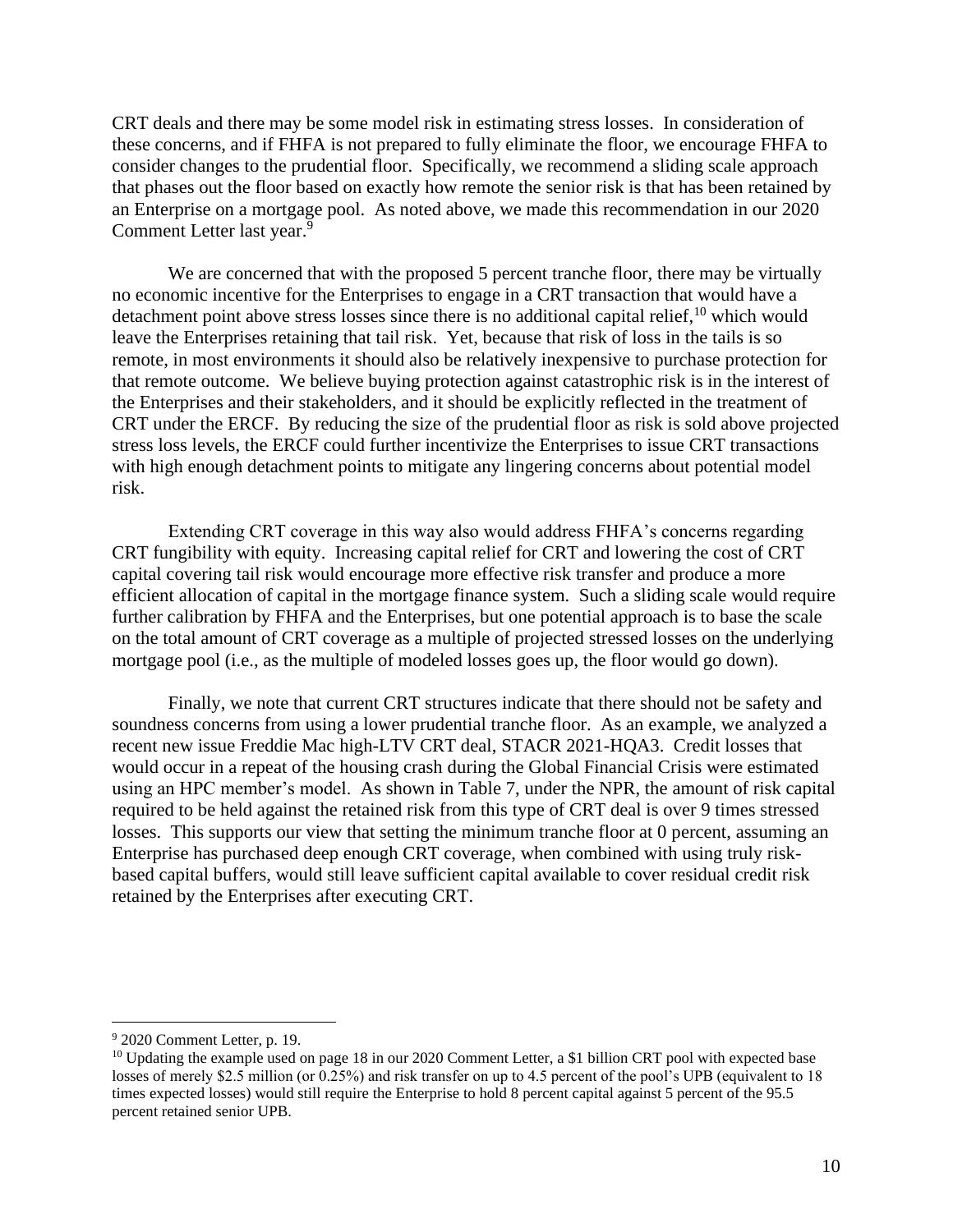| Table 7                                                                  |  |
|--------------------------------------------------------------------------|--|
| Illustration of Losses and Capital Redundancy for Actual CRT Transaction |  |

| STACR 2021-HQA3 Illustration                                 | % UPB  |
|--------------------------------------------------------------|--------|
| Original subordination through M1 tranche                    | 3.25%  |
| Total projected deal writedowns in GFC replay                | 1.55%  |
| Freddie deal losses in GFC replay                            | 0.32%  |
| Freddie share of total deal losses                           | 20.7%  |
| Risk-based capital from CRT Tool for HQA deal*               | 3.03%  |
| Capital coverage of Freddie GFC deal losses (%)              | 945.4% |
| HPC adjusted capital from CRT Tool for HQA deal**            | 1.55%  |
| HPC adjusted capital coverage of Freddie GFC deal losses (%) | 483.6% |

\* Assumes 95% capital markets execution, 5% retention

\*\* Buffers using RWAs and sliding 0% CRT tranche floor, per HPC proposals

In summary, by further reducing (haircutting) the prudential floor for CRT sold in excess of modeled stress losses, FHFA would create a greater economic incentive for the Enterprises to transfer more risk. This would align the capital rules with the estimated low nominal cost of that extreme tail protection in most market environments, and improve the resiliency of the Enterprises.

# Recommendation: Reduce the Risk Weight Floor for Single-Family Mortgages from 20 Percent to 15 Percent

In Question 4, FHFA asks if the prudential risk weight floor of 20 percent on singlefamily mortgages is appropriately calibrated given the proposed amendments to the capital framework related to the PLBA and CRT. We recommend that FHFA reduce the floor to 15 percent.

When FHFA originally proposed the minimum floor, it set the level at 15 percent. In doing so, FHFA stated that the 15 percent floor would have been sufficient to absorb the cumulative losses incurred in the single-family books of the Enterprises during the financial crisis.<sup>11</sup> Despite this earlier analysis, FHFA increased the minimum floor to 20 percent in the final rule.

FHFA offered four reasons for increasing the minimum floor from 15 percent to 20 percent: (1) the gap between the proposed rule's risk weights for lower risk single-family

<sup>&</sup>lt;sup>11</sup> 85 Fed. Reg. 39319 (June 30, 2020). ("Absent the 15 percent risk weight floor, Freddie Mac's estimated singlefamily credit risk capital requirement of \$61 billion as of December 31, 2007 under the proposed rule would have been less than its crisis-era single-family cumulative capital losses. *With the addition of the 15 percent risk weight floor, Freddie Mac's estimated single-family credit risk capital requirement would have exceeded its crisis-era single-family cumulative capital losses.* Absent the 15 percent risk weight floor, Fannie Mae's estimated singlefamily credit risk capital requirement would have exceeded its crisis-era single-family cumulative capital losses, but by a relatively small amount. *The addition of the 15 percent risk weight floor would have added approximately \$8 billion to Fannie Mae's single-family credit risk capital requirement, clearing cumulative capital losses by a more comfortable margin.*") Emphasis added.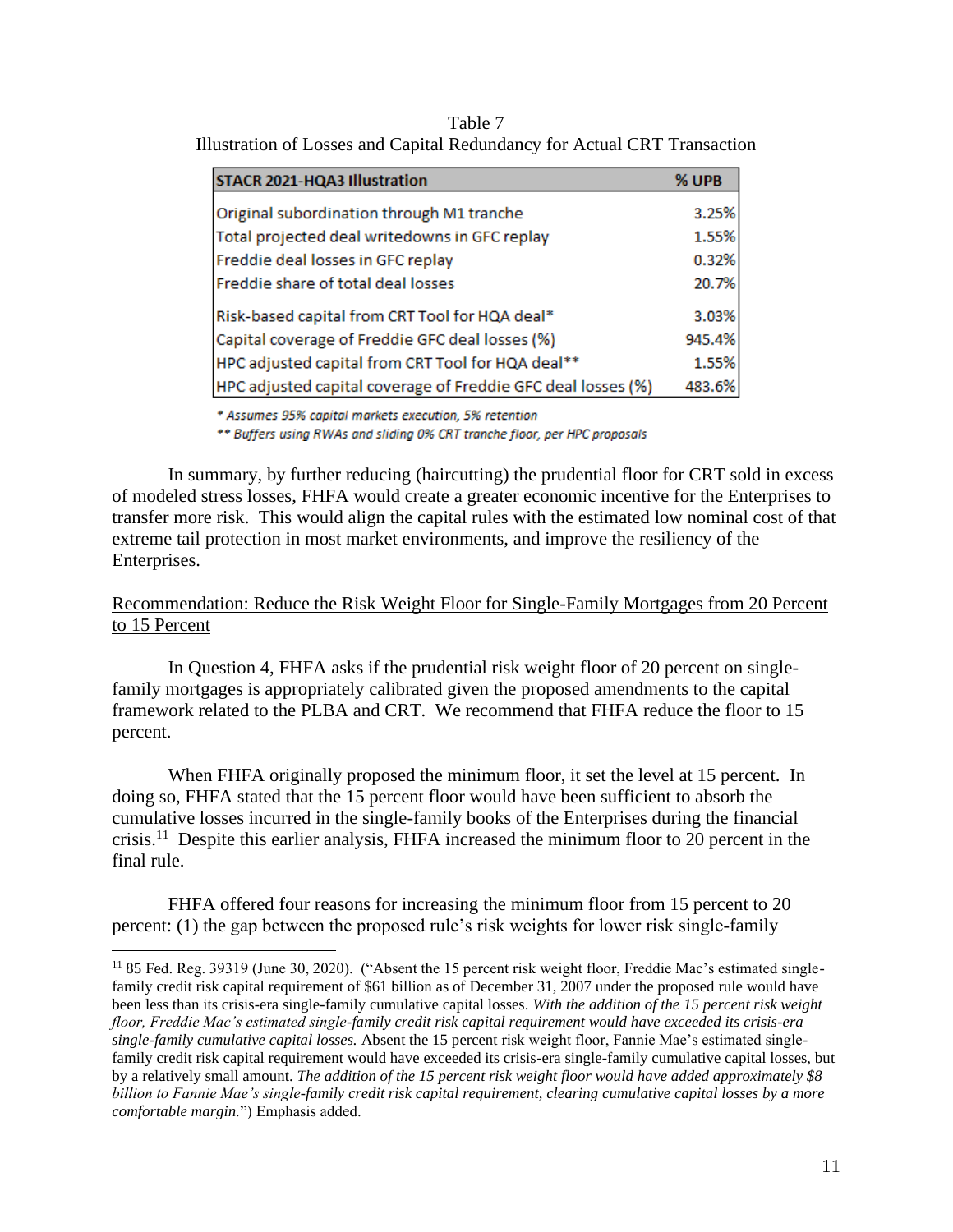mortgage exposures and the risk weights for analogous exposures under the Basel and U.S. banking frameworks; (2) possible flaws in FHFA's method for calibrating the risk-based capital requirements, particularly given the concerns of some commenters that the leverage ratio would become the binding capital requirement for the Enterprises despite FHFA's intention that it be a backstop; (3) concerns that the portfolio invariant calibration of the credit risk capital requirements for mortgage exposures might not adequately take into account that each Enterprise's mortgage-focused business does not permit a diversified portfolio; and (4) the potential for the Enterprises to have a competitive advantage over some other sources of mortgage credit, which would heighten the risk to the competitiveness, efficiency, and resiliency of the national housing finance markets.<sup>12</sup>

We do not believe that these reasons justify the change. As FHFA has acknowledged, there are differences in the business models, statutory mandates, and risk profiles of the Enterprises compared to traditional banking organizations. Thus, while we agree that FHFA should look to the Basel banking rules as a guide for what is appropriate for the Enterprises, the capital rules for the Enterprises should be calibrated differently when there are noteworthy differences between the operations of the Enterprises and banking organizations. Additionally, while FHFA's prior calibration of the leverage ratio was flawed, that miscalculation does not mean that FHFA's analysis of the impact of the minimum risk weight floor was inaccurate, nor have we have seen any evidence to indicate that it was inaccurate. Furthermore, the capital buffers are designed to address additional risks incurred by the Enterprises, including the portfolio mix of the Enterprises' books.

Similar to the distortions created by the current PCCBA formulation, the 20 percent floor reduces the risk-based focus of the ERCF. Our analysis indicates that well over half of the single-family guaranty books of the Enterprises would be subject to the 20 percent floor as of June 30, 2021.<sup>13</sup> As a result, the floor effectively short-circuits the detailed risk-based analysis that FHFA has built into the single-family capital grids that are included in the ERCF. When combined with the current requirement that the capital buffers are to be based on adjusted total assets, less than one-fourth of single-family risk-based capital would actually vary with the changes in credit risk composition.

Furthermore, empirically the 20 percent minimum is overly conservative relative to the risk of the loans subjected to the floor. Table 8 shows modeled expected lifetime losses on newly acquired 30-year, low-risk loans (low LTV/high FICO loans) acquired by Fannie Mae in the first quarter of 2021. Table 9 shows stressed losses for the same group of loans, using an economic scenario somewhat worse than the DFAST severely adverse scenario. Finally, Table 10 shows total capital requirements for any newly originated loan subject to either a 15 percent or a 20 percent risk weight floor, including the impact of all capital buffers. As shown in Table 8, stressed losses for all of the 30-year loan categories subject to a 20 percent risk weight floor are materially below the corresponding required capital levels. Indeed, even with a 15 percent floor, capital requirements are comfortably above stressed losses for any loan category in the 15

<sup>12</sup> 85 Fed. Reg. 82172 (Dec. 17, 2020).

<sup>&</sup>lt;sup>13</sup> As of June 30, 2021, based on their financial filings, we estimate the 20 percent floor would have applied to between 57 - 69.5 percent of Fannie Mae's single-family book, and to between 54.1 - 67.9 of Freddie Mac's singlefamily book.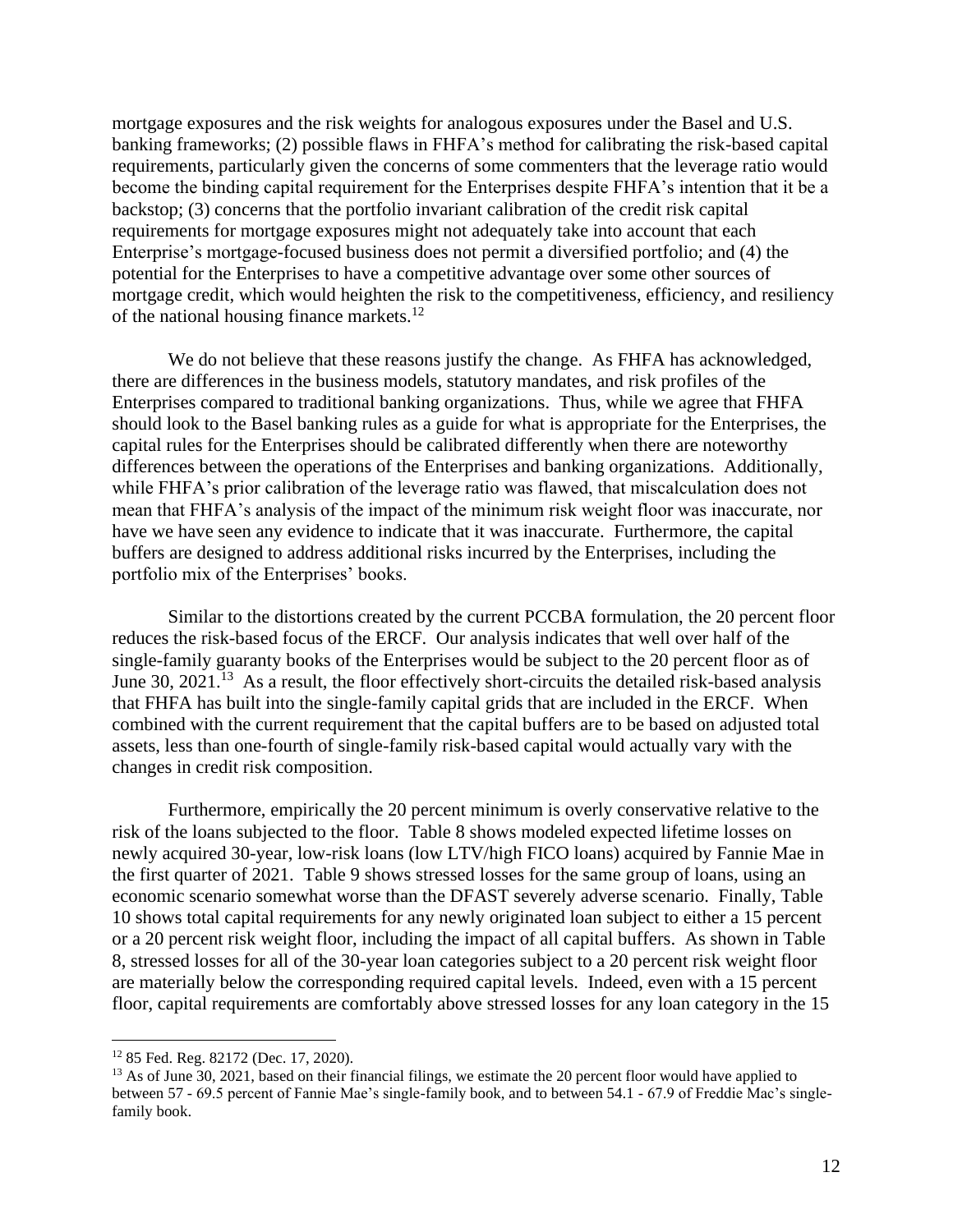percent and 20 percent buckets. In other words, reducing the risk weight floor to 15 percent would still leave the Enterprises with highly redundant levels of capital on this group of loans, while making the overall rule somewhat more risk sensitive.

Finally, we note that a 15 percent floor would better align minimum capital requirements with the revised leverage ratio of 3 percent (based on Fannie Mae's PLBA). As shown in Table 10, a 15 percent floor implies a total risk-based capital requirement equivalent to 3 percent of unpaid principal. A 20 percent floor would result in a second, higher leverage ratio requirement on low-risk loans.

| Table 8                                                                                  |  |
|------------------------------------------------------------------------------------------|--|
| Expected Lifetime Losses (% of UPB) on 30-Year Loans Impacted by a 20% Risk Weight Floor |  |

| OFICO/OLTV | $\leq 30\%$ | $\leq 60\%$ | $\leq$ 70% | $\leq$ 75% | $<=80%$ |
|------------|-------------|-------------|------------|------------|---------|
| 620-639    | 0.21%       | 0.31%       |            |            |         |
| 640-659    | 0.08%       | 0.27%       |            |            |         |
| 660-679    | 0.05%       | 0.22%       |            |            |         |
| 680-699    | 0.05%       | 0.16%       |            |            |         |
| 700-719    | 0.03%       | 0.10%       |            |            |         |
| 720-739    | 0.03%       | 0.08%       | 0.22%      |            |         |
| 740-759    | 0.02%       | 0.05%       | 0.15%      |            |         |
| 760-779    | 0.01%       | 0.04%       | 0.11%      | 0.18%      |         |
| 780-999    | 0.01%       | 0.03%       | 0.08%      | 0.13%      |         |

Table 9 Stressed Lifetime Losses (% of UPB) on 30-Year Loans Impacted by a 20% Risk Weight Floor

|         | $\leq 30\%$ | $\leq 60\%$ | $\leq$ 70% | $\leq$ 75% | $\leq=80\%$ |
|---------|-------------|-------------|------------|------------|-------------|
| < 620   | 0.53%       | 1.40%       |            |            |             |
| 620-639 | 0.27%       | 1.70%       |            |            |             |
| 640-659 | 0.24%       | 1.44%       |            |            |             |
| 660-679 | 0.23%       | 1.22%       |            |            |             |
| 680-699 | 0.14%       | 0.87%       |            |            |             |
| 700-719 | 0.13%       | 0.74%       |            |            |             |
| 720-739 | 0.09%       | 0.56%       | 1.83%      |            |             |
| 740-759 | 0.07%       | 0.43%       | 1.39%      |            |             |
| 760-779 | 0.06%       | 0.36%       | 1.06%      |            |             |
| $>=780$ | 0.04%       | 0.24%       | 0.73%      | 1.07%      |             |
| Total   | 0.07%       | 0.46%       | 1.58%      | 2.70%      |             |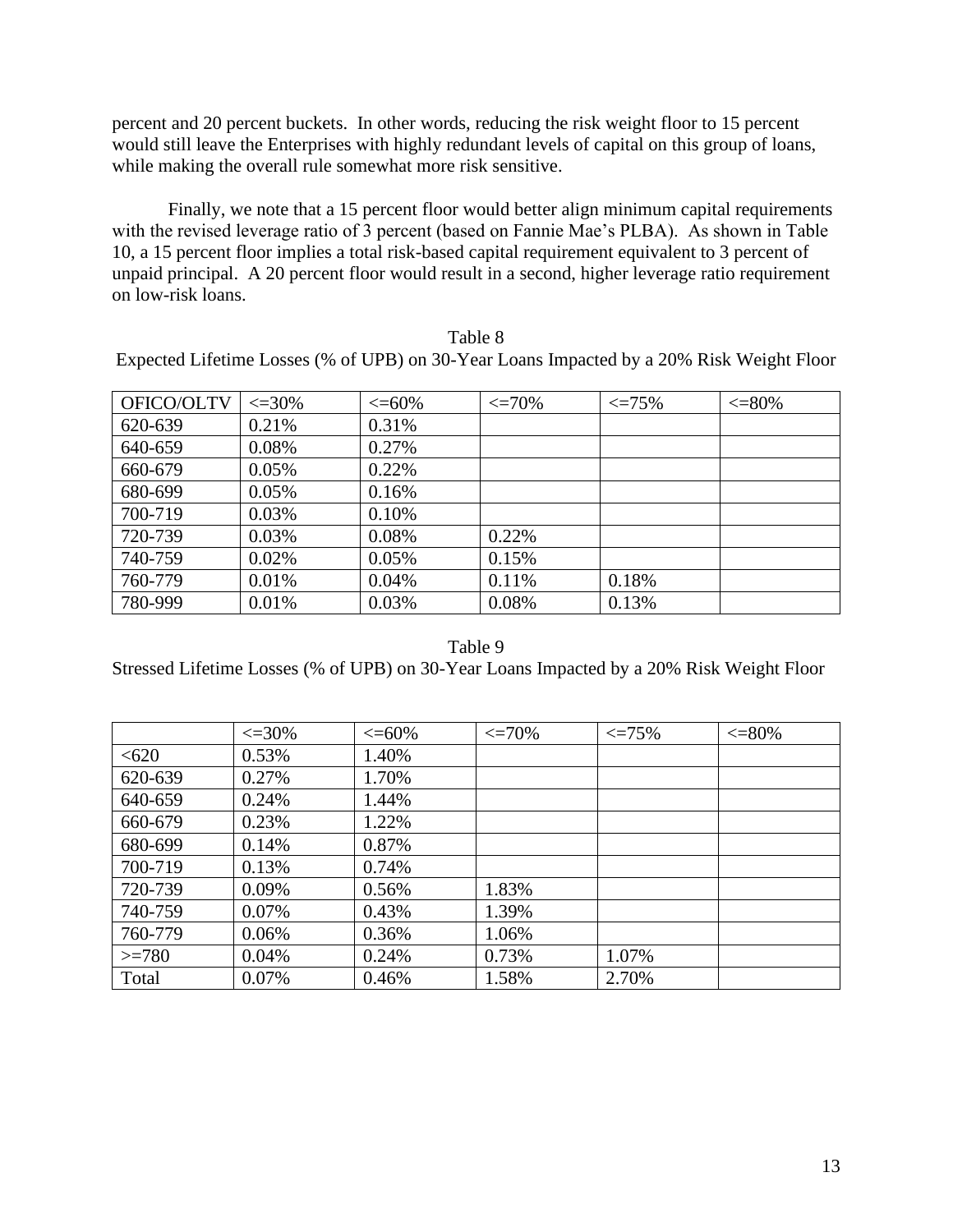#### Table 10

| % UPB                                 | 15% risk weight floor | 20% risk weight floor |
|---------------------------------------|-----------------------|-----------------------|
| CET1 (4.5% RWA)                       | 0.68%                 | 0.90%                 |
| CET1 (PCCBA)                          | 1.80%                 | 1.80%                 |
| <b>Total CET1</b>                     | 2.48%                 | 2.70%                 |
| Other Tier $1(1.5\% \text{ of } RWA)$ | 0.23%                 | 0.30%                 |
| Tier 2 $(2.0\% \text{ of } RWA)$      | 0.30%                 | 0.40%                 |

Fannie Mae Capital Requirements for Loans Subject to 15 Percent or 20 Percent RWA Floor

### Recommendation: Exposures to Another Enterprise Should be Assigned a 0 Percent Risk Weight

Total Minimum Capital  $\vert$  3.00%  $\vert$  3.40%

In our 2020 Comment Letter, we recommended that FHFA assign a zero percent credit risk capital requirement for an MBS guaranteed by the other Enterprise.<sup>14</sup> In making this recommendation, we argued that the proposed 20 percent risk weight would result in a double capital charge on the securities underlying the MBS. Additionally, because the Enterprises are some of the largest investors in the Uniform Mortgage-backed Security ("UMBS") market, we stated that the 20 percent risk weight would discourage an Enterprise from purchasing UMBS issued by the other Enterprise, thus potentially destabilizing the UMBS market. This, in turn, would decrease liquidity to the UMBS market and ultimately lead to higher mortgage rates for individual borrowers.

In the final ERCF, FHFA did not accept our recommendation and retained the 20 percent risk weight for such exposures. FHFA asserted that this approach does not constitute double counting of the required capital: "An Enterprise issuing and guaranteeing a security backed by the other Enterprise's MBS is not holding capital against the other Enterprise's mortgage exposures, but only against its own exposure to the other Enterprise's guarantee."<sup>15</sup>

We continue to believe that the non-zero risk weight effectively requires added capital due to the use of UMBS without any corresponding change in risk. This capital layering serves to weaken FHFA's objective of ensuring fungibility in UMBS. The ERCF is designed to ensure that each Enterprise can continue to operate through economic cycles, including periods of extreme stress. Moreover, each Enterprise continues to have access to financial support from the Treasury Department. Therefore, we reiterate our recommendation for a zero percent risk weight on these exposures.

## Recommendation: Explicitly Address Lender Risk Sharing in ERCF

In our 2020 Comment Letter, we encouraged FHFA to consider the pro-competitive aspects of single-family lender risk-sharing deals and how they may encourage market entry, reduce systemic risk, and improve borrowing rates for consumers.<sup>16</sup> We strongly believe that front-end lender risk-sharing CRT structures should be a core element of risk transfer with

<sup>&</sup>lt;sup>14</sup> HPC Letter, p. 25.

<sup>15</sup> 85 Fed. Reg. 82183 (Dec. 17, 2020).

<sup>16</sup> 2020 Comment Letter, p. 20.